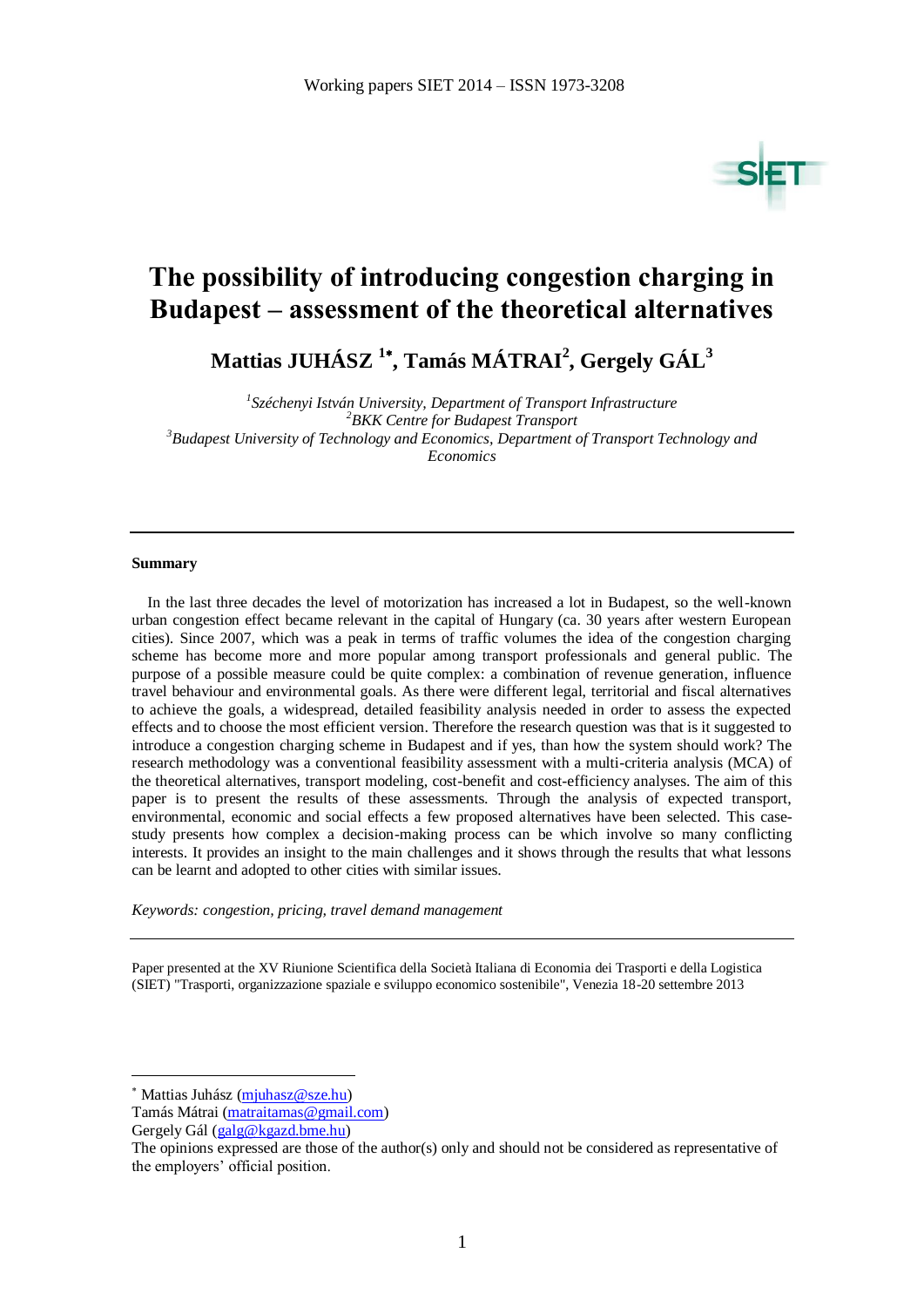#### **1. Introduction**

Budapest as many other cities all around the world is dealing with road congestion. It became a relevant issue in the Hungarian capital about 30 years later than in other big cities of Western Europe. The problem was mainly induced by the rapid motorization of the last decades. The motorization ratio has increased with ca. 25% since the 1990's, to the level of 360 vehicles/1000 inhabitants. However, structural factors can also be identified as the Hungarian road and rail network is heavily centralized to Budapest.

Having seen the preliminary results of the congestion charging scheme in London and the successful pilot in Stockholm, the idea of introduction congestion charging in Budapest raised its head in 2006. Since 2007, which was a peak in terms of traffic volumes, this idea has become more and more popular among transport professionals and general public. Moreover, the resolution of the European Commission on the EU subsidy of metro line M4 specified congestion charging as a supplementary measure in order to achieve environmental targets. A pre-feasibility study was carried out in 2009, which was followed by a detailed study in 2013.

The aim of this paper is to analyze whether it is suggested to introduce a congestion charging scheme in Budapest and if yes, than how the system should work? Or what other solutions are possible to overcome the above mentioned challenges? The research methodology is based on the feasibility studies, which contained a conventional multicriteria analysis (MCA) of the theoretical alternatives, transport modeling, cost-benefit and cost-efficiency analyses. Through the analysis of the expected transport, environmental, economic and social effects a few proposed alternatives have been selected.

This case-study presents how complex a decision-making process can be which involve so many conflicting interests. It provides an insight to the main challenges and it shows through the results that what lessons can be learnt and adopted to other cities with similar issues.

#### **2. Reasons why the idea of congestion charging arose in Budapest**

After the democratic change (1989) the growing trend in motorization intensified. In nearly 10 years there was a significant 20% increase in the number of vehicles in the capital. The modal share of public transportation has decreased by 15-20% at the same time. In 2012 it was around 60% considering motorized modes only in a trip-based approach.

However, in its structure the road transport network has not changed a lot. It remained the same heavily centralized one, besides the fact that the national road and rail network is also very centralized to Budapest. It can be illustrated with the location of the crossings on River Danube, which is considered as a natural obstruction between the eastern and the western part of the country. There are 60 crossing transport lanes on the river (46 for road and 14 for rail transport) from which 49 are located in Budapest (82%). Furthermore, crossings in Budapest are also centralized: 7 out of 9 bridges are located within an 8 km long inner-section of the river (see Figure 1). There was only one major "relief" that the eastern section of M0 motorway have been implemented in 2008. While road traffic cannot drive round the city centre, the road transport network in these inner urban areas reached its maximum size, thus it cannot be extended furthermore. For instance in District V. – which is absolutely located in the central area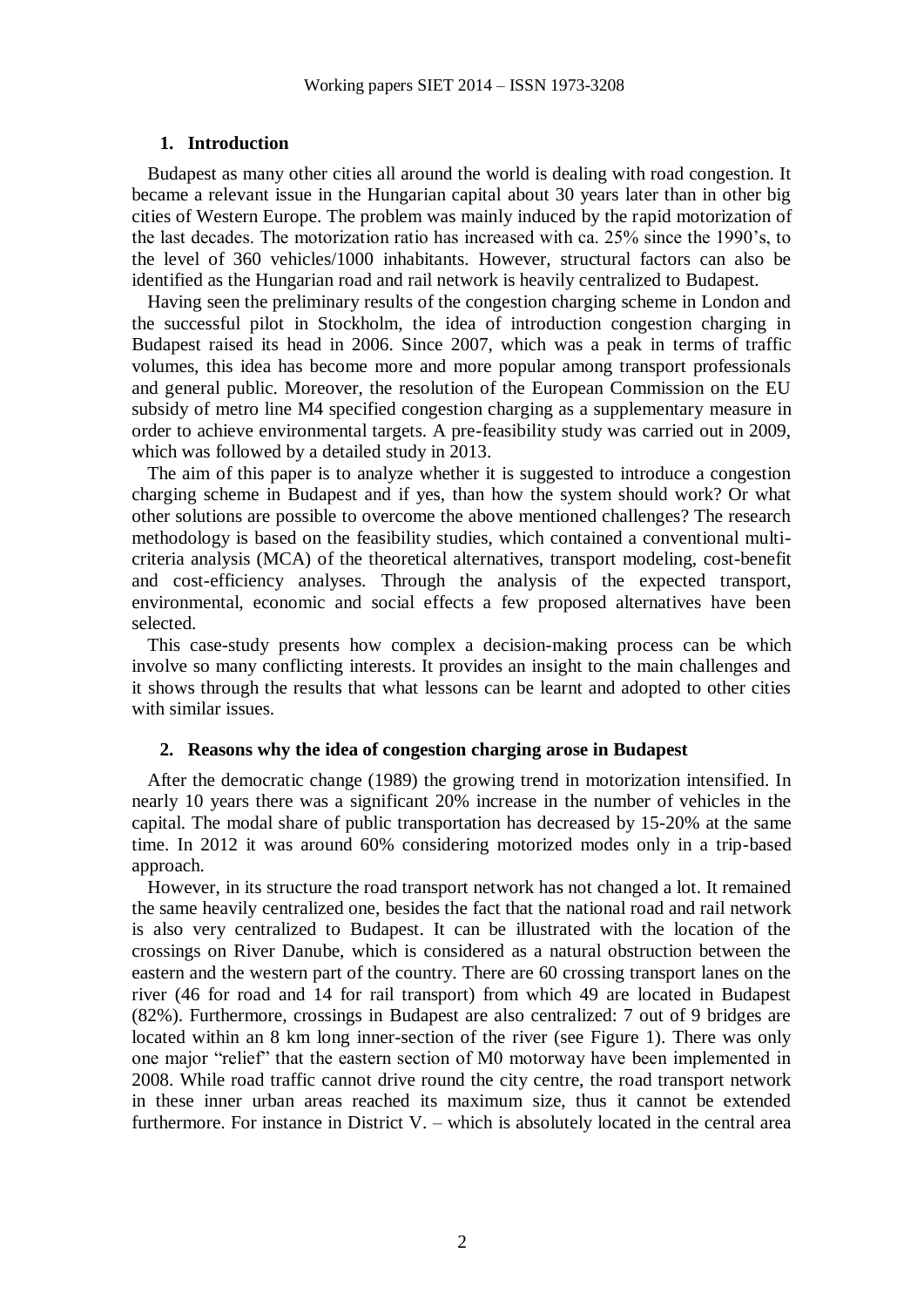of the city – there are nearly 6000 parking places on street, while the number of parking permits for local inhabitants is around 7000. (Juhász, 2012)



Figure 1: Location of the bridges on the River Danube in Budapest (Juhász, 2012)

In addition, in the past 20 years the population of Budapest decreased with almost 15% (around 250 thousand people) as a result of the so called urban sprawl effect. That extremely increased the road traffic to and from the city, because around two-third of these commuters choose to travel by car. It means that 30% of total car trips in the city are from the suburbs.

Consequently the average travel speed of cars decreased from 35 km/h to 20 km/h in the last 15 years. While in the case of buses it decreased from 20 km/h to 15 km/h. It means that:

- from 2000 the external cost from road congestion has become one of the largest transport-related cost in Budapest (Erhart, 2007);
- the average road speed reached that level, where it is in a state of long-term equilibrium without fiscal regulations (Smeed, 1949) and where other cities like London and Stockholm introduced congestion charging.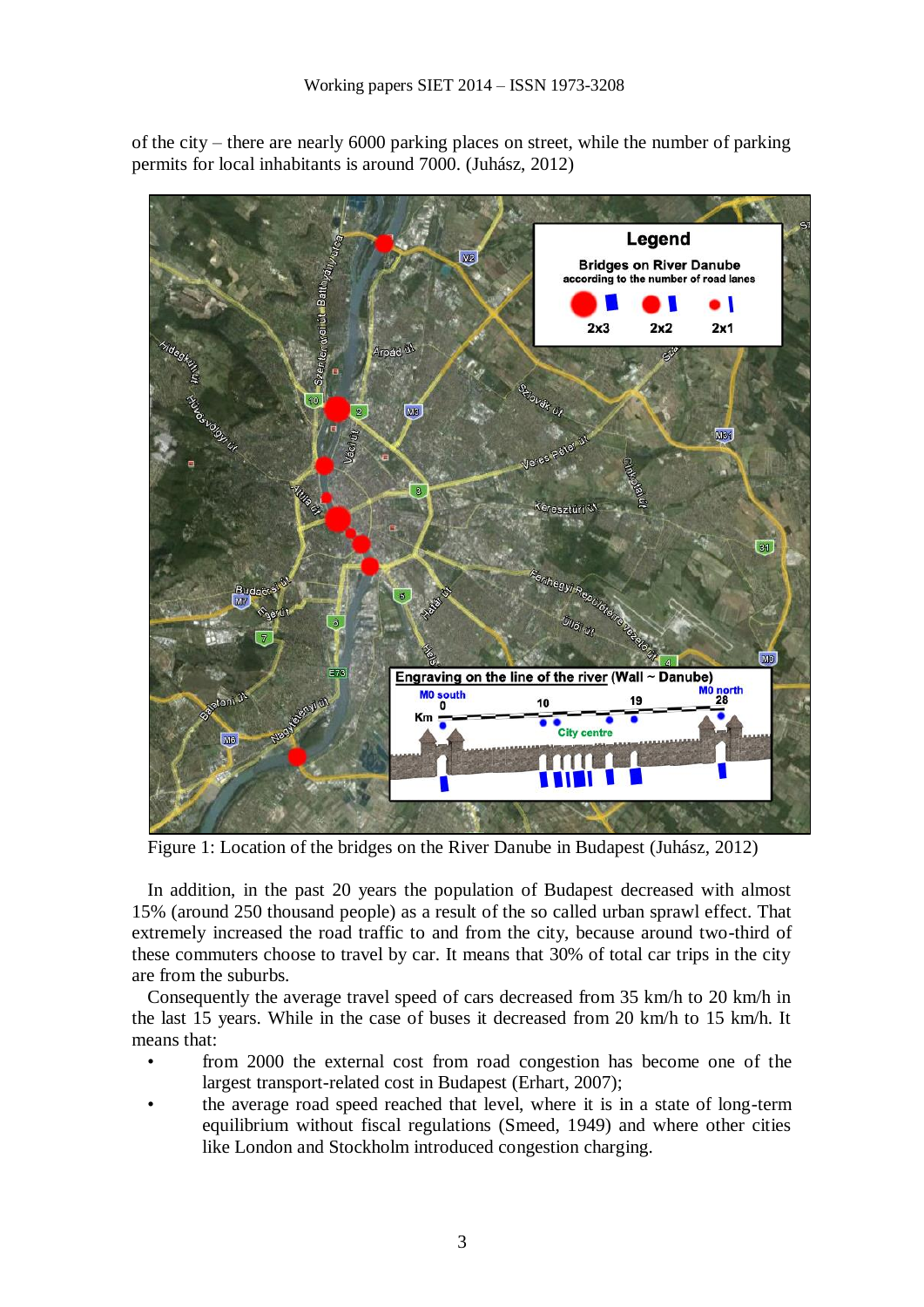If we travel by car, it requires around four to five times more space and fuel than use of public transportation, so we can declare that cars are able to satisfy travel demands up until a moderate level. Therefore we need to increase the modal share of public transportation in dealing with growing travel demands. This is not possible only with the enhancement of public transport services, but certain restrictions have to be put in place on car use in dense urban areas. Based on international examples urban road pricing or congestion charging could be a very effective regulatory measure. The key factor of success is that a part of the external cost (which every road user causes for the others) is internalized. Therefore road users start to feel the real costs of road use and they can decide on their trips considering at least a part of the social costs and not only their private costs. In this way a "social trap" (the economic issue of the tragedy of commons; individual over-consumption) can be avoided. That is the theoretical basis of urban road pricing (Smeed, 1964). Figure 2 shows an example which is based on a practical estimation similar to the one in Orosz-Pásti 2002.



Figure 2: An example of congestion externality (Juhász, 2012)

The idea of congestion charging came ahead in 2007 and there were studies in the topic, and even the popularity of it has increased over the years, there was no real political ambition to implement it. Therefore there was not a specific purpose for which the city would like to give it a green light. So there were three easily-separable theoretical goals:

- a) reduce road congestions (reduce the average travel time, increase average travel speed, increase the reliability of the road transport system)
- b) mitigate environmental impacts of road transport (decrease air pollution and noise)
- c) generate revenue to finance the transport system (financially stabilize the system)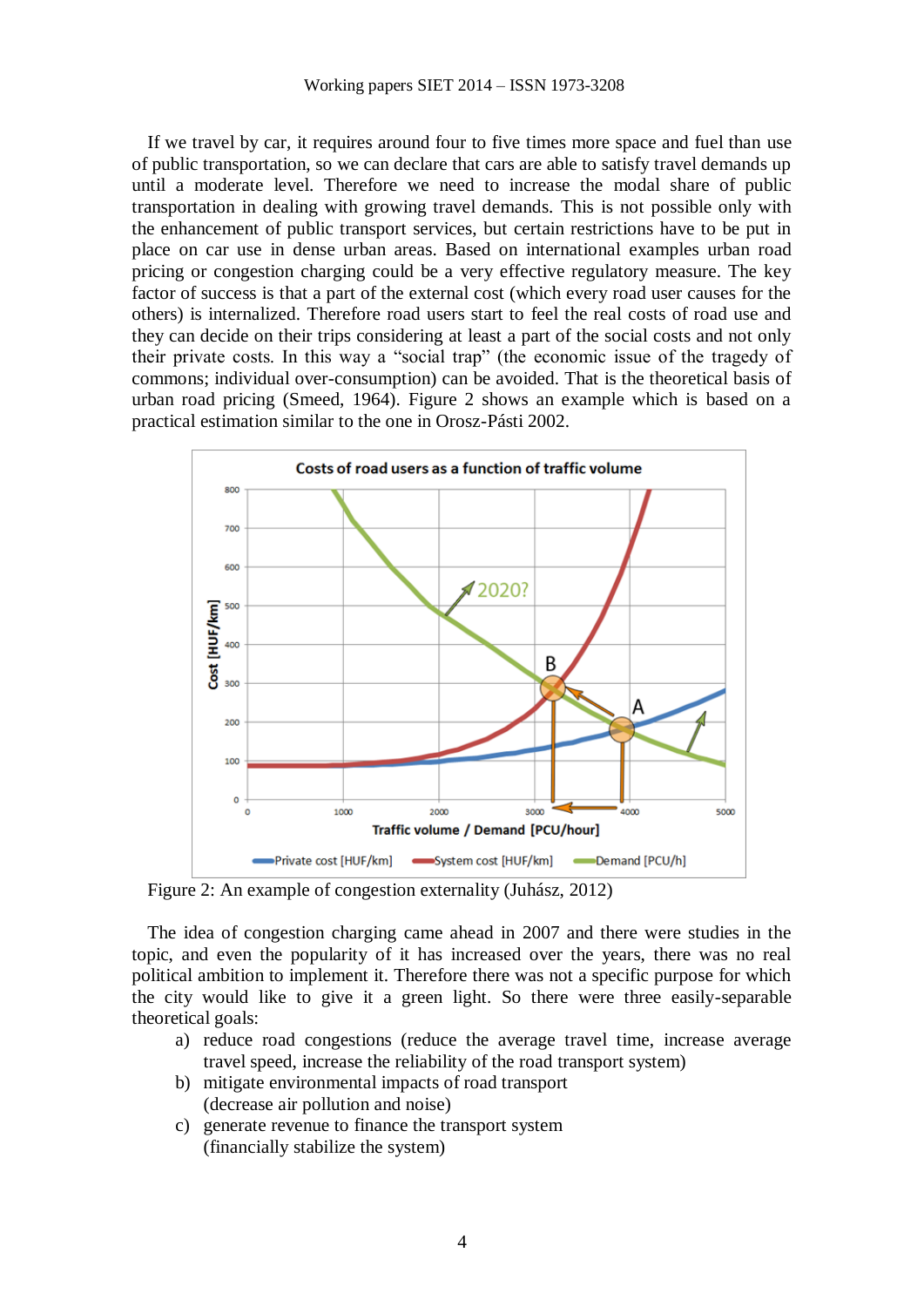Around 2007 reduction of congestions seemed to be the most important. Since then a 10% decrease in traffic occurred, which is primarily caused by the economic crisis and the constantly increased fuel prices. In accordance with this and as financing of public transport services became more and more problematic revenue generation became the top target, while among the citizens environmental reasons were also popular.<sup>1</sup>

#### **3. Analysis of the theoretical alternatives**

In 2007 the average speed of road traffic in Budapest reached the level where other European cities successfully introduced congestion charging; meaning that initiation of a similar system can have a positive effect on the transport system of the capital. Taking over a proven technology and practice would also mean less investment cost compared to the pioneer cities. (Erhart, 2007)

The feasibility of congestion charging in Budapest was analyzed in the following studies:

- BME Innotech (Zsolt Pápay Pál Lukovich Csaba Orosz): The possibilities in the application of a road pricing system in Budapest [1992]
- Transman Consulting (János Monigl Zsolt Berki): Modelling the impacts of road pricing in Budapest [2001]
- Metropolitan Research Institute (Városkutatás Ltd.): Efficient transportmanagement in Budapest [2008]
- Metropolitan Research Institute (Városkutatás Ltd.): Pre-feasibility study of the congestion charging in Budapest [2009]
- BKK Centre for Budapest Transport TRENECON-COWI Ltd.: Introduction of congestion charging in Budapest, Decision-support study [2013]

All of these studies thoroughly assessed the theoretical alternatives of congestion charging based on international best-practices, transport modeling results and costbenefit analyses. Every one of these suggested that the restriction of car use is inevitable and road pricing or congestion charging could be a very useful and efficient instrument to achieve it. However, socio-economic and transport-related prerequisites were also stressed, including the development of the road network (new bridges, missing links etc.), public transport system and intermodality.

In spite of recent studies had suggestions elaborated in detail, it has not been decided yet whether Budapest is about to introduce congestion charging. At the moment the city has not got the right to collect road tolls as a motion for an amendment of the relevant law was rejected in the summer of 2012. Nonetheless, as there is only one year to municipal elections, it cannot be expected that political leaders will make the decision before 2015. However an open refusal of congestion charging would also be unpleasant, because it is specified in the resolution of the European Commission on the EU subsidy of metro line M4 as a supplementary measure. Anyway the deadline ("end of the 2007- 2013 programming period") is quite hazy, which allows the topic to remain in the backstage for some time.

The above mentioned circumstances make the "lack of goal setting" also clear. It made the politically- and publicly-wanted detailed feasibility analysis extremely difficult that the city does not had any approved goal regarding the introduction of congestion charging. Thereupon, a mixture of every possible goals remained. After this

 $\overline{a}$ 

<sup>&</sup>lt;sup>1</sup> There was also a thoughtless political campaign during the municipal election in 2010 about introducing the charge in order to give free public transportation to the citizens. Anyway, it was nipped in the bud.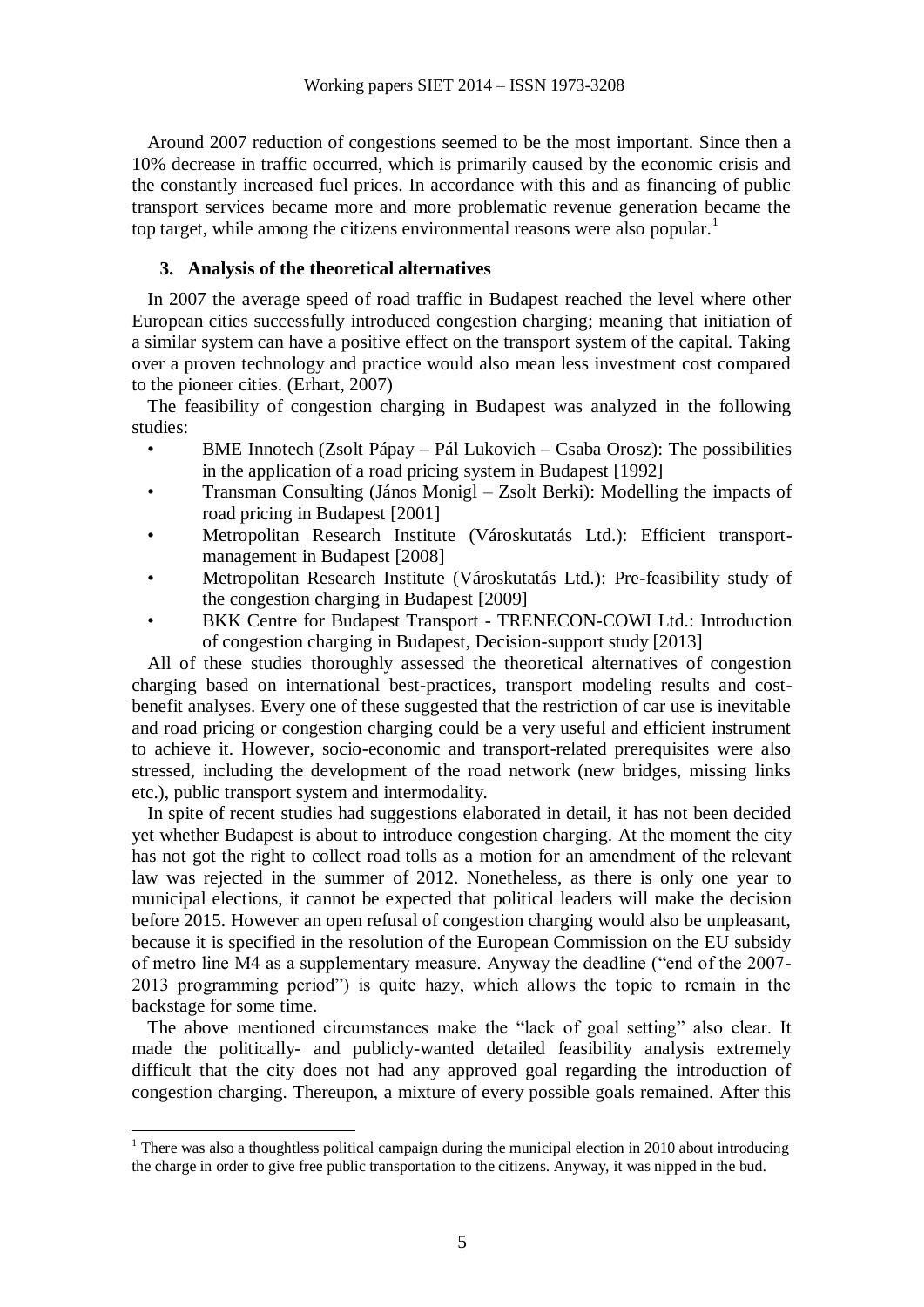so-called "complex goal setting" a comprehensive analyses of theoretical alternatives was the only way to go, which kept every detail open (target revenue, amount of the charge, differentiation of the charge, possible reductions, etc.) with certain given restrictions. Around so many "if"-s the correct weight between different aspects could not be determined. However, the goal of revenue generation seemed to grow all along the way as the government started to suggest in 2011 that a reduction and ceasing of operational subsidy (even reduced fare price complement) were in plan. That holds the public transport system of Budapest in a state of uncertainty considering its financing.

By all means, the theoretical alternatives of congestion charging in Budapest were assessed considering different kind of aspects throughout the last years. Table 1 shows an up-to-date summary regarding the main characteristics (price level: 2012). There are mainly zonal and cordon pricing solutions. Complex solutions are more or less the combination of these ones: alternatives with 2 or more zones or cordons, or hybrid variations.

We assumed that the charging will be effective between 7 am and 7 pm without any reduction for residents. We have calculated the affected amount of traffic from recent traffic counting results excluding public transport vehicles and motorcycles. The investment costs and the annual operational cost is estimated based on the above mentioned studies, including the cost of addition investment needs (necessary public transport developments, P+R developments etc.). The estimated annual revenue is a possible range assuming different fees and differentiation (daily charge, time-based, environmental-based, etc.).

We have created a multi-criteria analysis (MCA) of these alternatives taking previous transport modeling results, cost-benefit and cost-efficiency analyses into account. Economic, transport, environmental, social effects, and technical aspects have got the same weight. Table 2 shows the result of this MCA. Based on our assessments the following alternatives can be suggested for implementation:

- Cordon charging on the inner bridges [C0 alternative]
- Cordon (or zonal) charging in the line of the Outer Ring Road (Hungáriagyűrű) and the River Danube [C2 or Z2 alternative]
- Cordon (or zonal) charging in the line of the Inner Ring Road (Nagykörút) and the River Danube [C1 or Z1 alternative]
- Cordon (or zonal) charging in the line of the Outer Ring Road (Hungáriagyűrű) and the Buda Ring (Budai körút) [C3 or Z3 alternative]

Efficiency of different alternatives might vary on the specific goal. However, a gradual introduction of congestion charging is also possible (e.g. C0 as a first step and Z3 as a second).

Previous studies mainly suggested Z3 and C3 alternatives. The simplicity of a daily charge in C3 alternative could be tempting and can be modelled on "Area C" in Milan. However a time-based differentiation similar to Stockholm's system could be also efficient.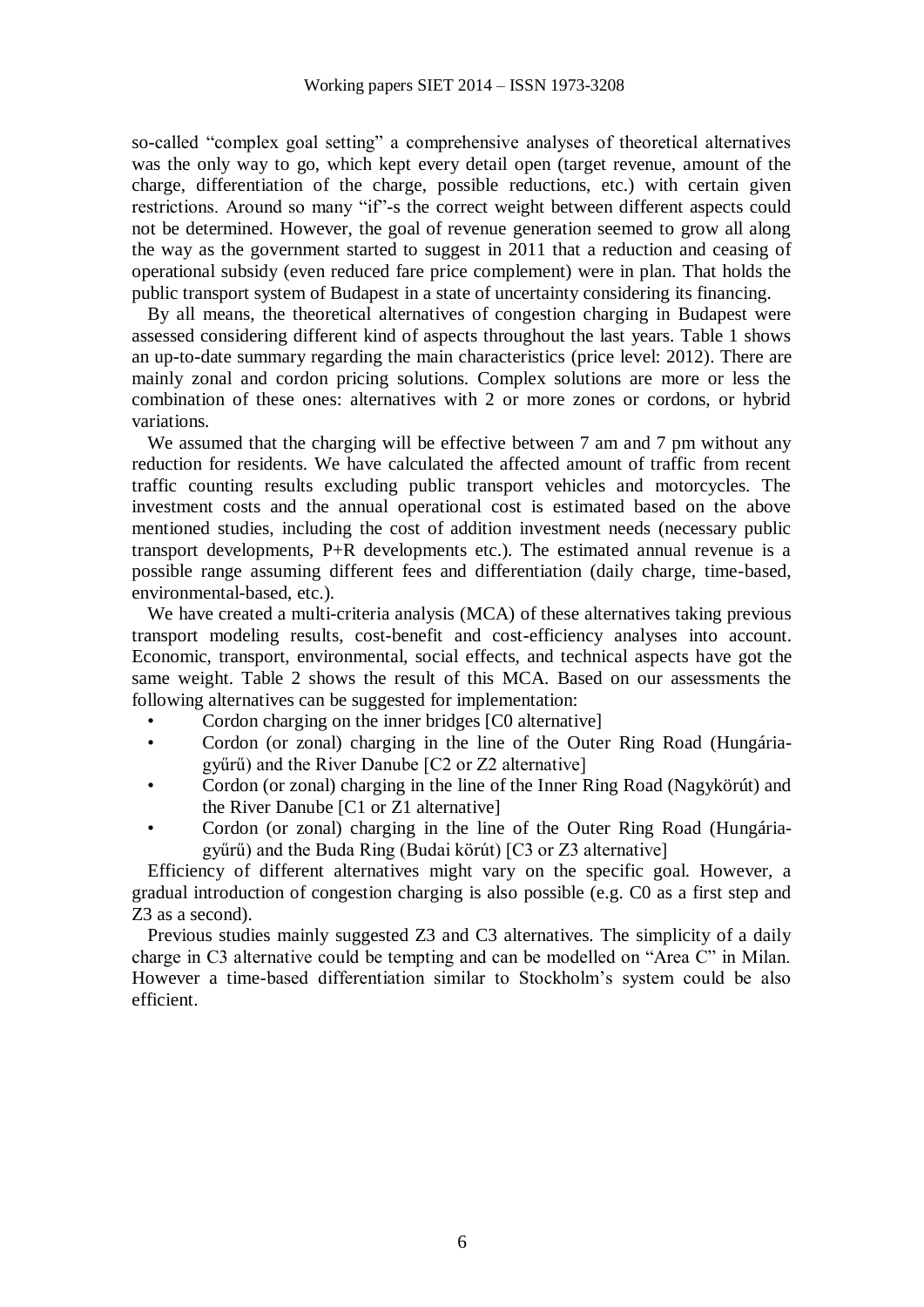|  |                          | <b>Alternatives</b>                                                                |            | Covered area<br>[km <sup>2</sup> (%)] | Volume of<br>affected traffic<br>[car trips/day,<br>2012, 7-19h] | <b>Investment cost</b><br>[net mEUR] | <b>Additional</b><br>investment need<br>[net mEUR] | Annual<br>operational cost<br>[mEUR/year] | Annual revenue*<br>[mEUR/year] |
|--|--------------------------|------------------------------------------------------------------------------------|------------|---------------------------------------|------------------------------------------------------------------|--------------------------------------|----------------------------------------------------|-------------------------------------------|--------------------------------|
|  |                          | Z1<br>Inner Ring Road - River Danube<br>(Nagykörút - Duna)                         | ۰          | 6.5 (1%)                              | 165 000                                                          | 13,25                                | 17,5                                               | 11                                        | 30-65                          |
|  | <b>Zonal pricing</b>     | Z2<br>Outer Ring Road - River Danube<br>(Hungária körút - Duna)                    |            | 32 (6%)                               | 345 000                                                          | 14,5                                 | 32                                                 | 12                                        | 55-100                         |
|  |                          | Z <sub>3</sub><br>Outer Ring Road - Buda Ring<br>(Hungária gyűrű - Budai körút)    |            | 42 (8%)                               | 450 000                                                          | 16,5                                 | 40                                                 | 12,5                                      | 80-125                         |
|  |                          | $\mathsf{Z}4$<br>The city itself                                                   |            | 525 (100%)                            | 1 385 000                                                        | 20                                   | 150                                                | 24                                        | 80-180                         |
|  | <b>Cordon pricing</b>    | $_{\rm CO}$<br>Inner Bridges on the River Danube                                   |            | ÷                                     | 360 000                                                          | 8                                    | 10                                                 | 8                                         | 25-60                          |
|  |                          | C <sub>1</sub><br>Inner Ring Road - River Danube<br>(Nagykörút - Duna)             | $\theta$   | 6.5 (1%)                              | 140 000                                                          | 12                                   | 17,5                                               | 10,5                                      | 25-50                          |
|  |                          | C <sub>2</sub><br><b>Outer Ring Road - River Danube</b><br>(Hungária körút - Duna) | $\Diamond$ | 32 (6%)                               | 265 000                                                          | 12,5                                 | 32                                                 | 11,5                                      | 45-80                          |
|  |                          | C <sub>3</sub><br>Outer Ring Road - Buda Ring<br>(Hungária gyűrű - Budai körút)    |            | 42 (8%)                               | 350 000                                                          | 14,5                                 | 40                                                 | 12                                        | 60-100                         |
|  |                          | C <sub>4</sub><br><b>City limits</b>                                               |            | 525 (100%)                            | 480 000                                                          | 16,5                                 | 150                                                | 22,5                                      | 60-150                         |
|  | <b>Complex solutions</b> | Z3Z1                                                                               |            | 42 (8%)                               | 455 000                                                          | 21                                   | 40                                                 | 15                                        | 90-130                         |
|  |                          | Z4Z3                                                                               |            | 525 (100%)                            | 1 385 000                                                        | 28                                   | 200                                                | 25                                        | 100-180                        |
|  |                          | Z4Z3Z1                                                                             |            | 525 (100%)                            | 1 385 000                                                        | 33,5                                 | 200                                                | 30                                        | 120-180                        |
|  |                          | C3C1                                                                               | €          | 42 (8%)                               | 375 000                                                          | 18                                   | 40                                                 | 14,5                                      | 75-120                         |
|  |                          | C4C3                                                                               | C          | 525 (100%)                            | 685 000                                                          | 22,5                                 | 200                                                | 23                                        | 80-160                         |
|  |                          | C4C3C1                                                                             |            | 525 (100%)                            | 725 000                                                          | 26,5                                 | 200                                                | 27,5                                      | 110-160                        |
|  |                          | C4Z3                                                                               |            | 525 (100%)                            | 780 000                                                          | 25                                   | 200                                                | 24                                        | 100-160                        |

Table 1: Main characteristics of the theoretical alternatives of congestion charging in Budapest based on previous studies (Városkutatás, 2009; BKK-Trenecon COWI, 2013)

\*estimated range of the annual revenue assuming different charges and differentiation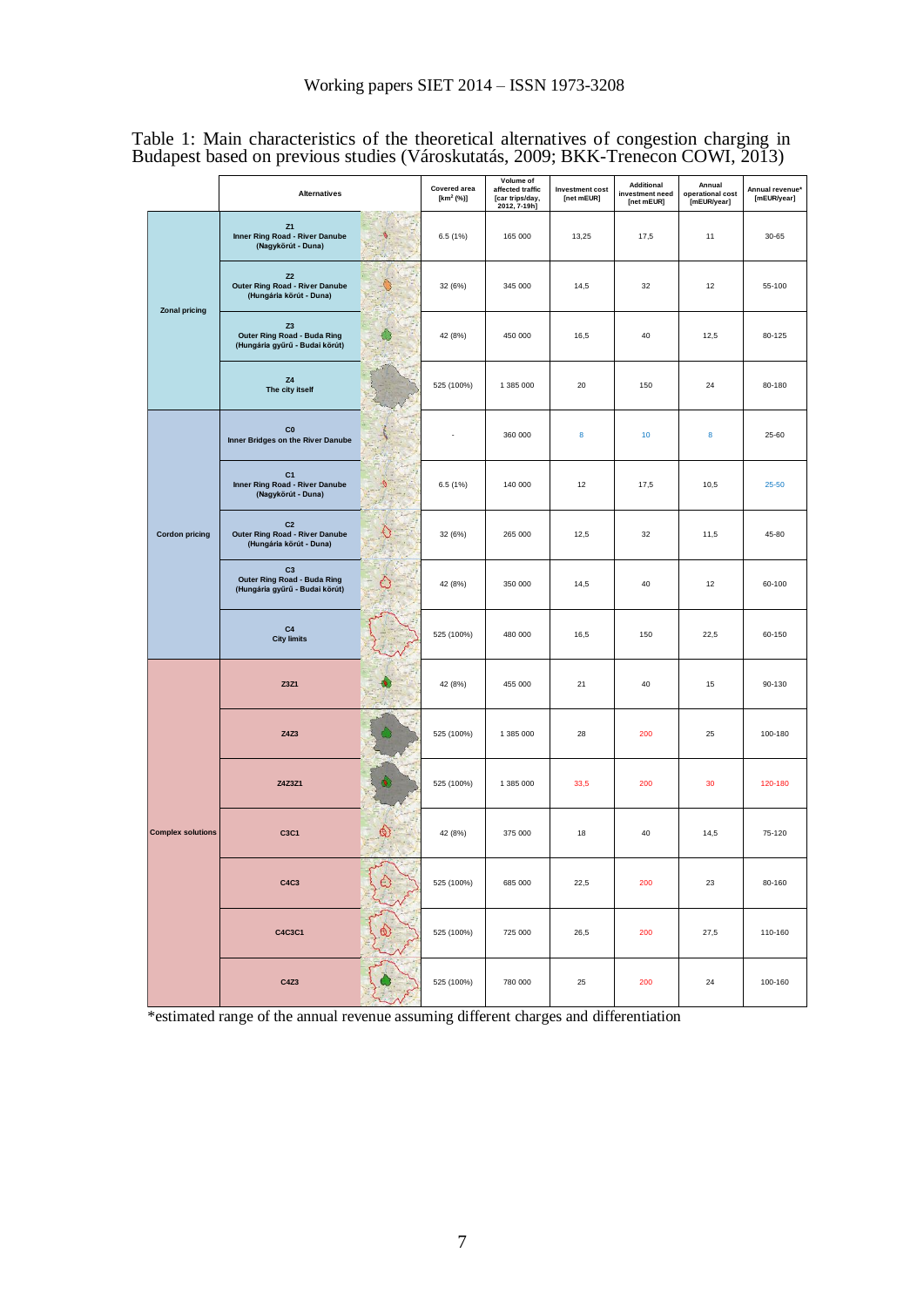|                          | Alternatives                                                                       |                | Evaluation [1-10]          |                         |                          |               |                                       |        |                               |                           |
|--------------------------|------------------------------------------------------------------------------------|----------------|----------------------------|-------------------------|--------------------------|---------------|---------------------------------------|--------|-------------------------------|---------------------------|
|                          |                                                                                    |                | Economic<br>${\rm effect}$ | Transport<br>effect     | Environmenta<br>I effect | Social effect | Technical<br>aspects<br>(feasibility) | Total  | Total /<br>Investment<br>cost | Estimated<br>economic BCR |
|                          | Z1<br>Inner Ring Road - River Danube<br>(Nagykörút - Duna)                         | $\mathbf{Q}$   | $\boldsymbol{7}$           | $\mathbf 5$             | $\overline{\mathbf{4}}$  | $\,6\,$       | 8                                     | 30     | 2,26                          | 5,1                       |
| Zonal pricing            | Z <sub>2</sub><br><b>Outer Ring Road - River Danube</b><br>(Hungária gyűrű - Duna) |                | $\bf8$                     | $\scriptstyle{7}$       | $\,6\,$                  | 6             | $\overline{\mathcal{I}}$              | 34     | 2,34                          | 5,8                       |
|                          | Z3<br>Outer Ring Road - Buda Ring<br>(Hungária gyűrű - Budai körút)                |                | $\bf8$                     | $\bf8$                  | $\overline{7}$           | 6             | 6                                     | 35     | 2,12                          | 4,8                       |
|                          | $\mathsf{Z}4$<br>The city itself                                                   |                | $\overline{4}$             | $\boldsymbol{7}$        | $\boldsymbol{9}$         | $\,$ 5 $\,$   | $\sqrt{4}$                            | 29     | 1,45                          | 4,2                       |
|                          | Co<br>Inner Bridges on the River Danube                                            | $\mathfrak{f}$ | $\boldsymbol{9}$           | $\scriptstyle{7}$       | $\,6\,$                  | $\pmb{4}$     | 10                                    | $36\,$ | 4,50                          | 6,0                       |
|                          | C1<br>Inner Ring Road - River Danube<br>(Nagykörút - Duna)                         | $\Phi$         | $\bf8$                     | $\mathbf 5$             | $\pmb{4}$                | $\mathbf 6$   | $\boldsymbol{9}$                      | 32     | 2,67                          | 4,8                       |
| <b>Cordon pricing</b>    | C <sub>2</sub><br>Outer Ring Road - River Danube<br>(Hungária gyűrű - Duna)        | $\mathcal{O}$  | $\mathsf g$                | $\overline{\mathbf{r}}$ | $\mathbf 5$              | 6             | 8                                     | 35     | 2,80                          | 5,5                       |
|                          | C <sub>3</sub><br>Outer Ring Road - Buda Ring<br>(Hungária gyűrű - Budai körút)    | €              | $\boldsymbol{9}$           | $\scriptstyle{7}$       | $\,6\,$                  | 6             | $\overline{\mathbf{7}}$               | 35     | 2,41                          | 4,6                       |
|                          | C4<br><b>City limits</b>                                                           |                | $\,$ 5 $\,$                | $\,$ 5 $\,$             | $\overline{7}$           | $\mathbf{2}$  | $\,$ 5 $\,$                           | 24     | 1,45                          | 4,0                       |
|                          | Z3Z1                                                                               |                | $\,6\,$                    | $\bf8$                  | $\overline{\mathcal{I}}$ | $\bf8$        | $\mathbf 5$                           | 34     | 1,62                          | 4,6                       |
|                          | Z4Z3                                                                               |                | $\sqrt{4}$                 | $\boldsymbol{9}$        | $\boldsymbol{9}$         | $\bf8$        | $\ensuremath{\mathsf{3}}$             | 33     | 1,18                          | 4,4                       |
|                          | Z4Z3Z1                                                                             |                | $\mathbf{3}$               | 10                      | 10                       | $\bf8$        | $\bar{2}$                             | 33     | 0,99                          | 4,0                       |
| <b>Complex solutions</b> | C3C1                                                                               | ♦              | 6                          | $\bf8$                  | $\overline{7}$           | 6             | 6                                     | 33     | 1,83                          | 4,3                       |
|                          | C4C3                                                                               |                | $\sqrt{4}$                 | $\mathsf g$             | $\bf8$                   | $\bf8$        | $\sqrt{4}$                            | 33     | 1,47                          | 4,2                       |
|                          | C4C3C1                                                                             |                | $\overline{4}$             | $\mathsf g$             | $\mathsf g$              | $\bf8$        | $\ensuremath{\mathsf{3}}$             | 33     | 1,25                          | 3,9                       |
|                          | C4Z3                                                                               |                | $\sqrt{4}$                 | $\boldsymbol{9}$        | $\bf 8$                  | $\bf8$        | $\mathsf 3$                           | 32     | 1,28                          | 4,3                       |

Table 2: Multi criterion analysis of the theoretical alternatives of congestion charging in Budapest

## **4. Conclusion and lessons learnt**

Having seen the combined effect of economic crisis, public transport investments and traffic calming measures in Budapest, we can state that road congestion cannot be eliminated by physical measures alone (Eliasson, 2010). Even the problem will not be solved by the credit crunch. Besides, if Budapest would like to make its transport system more sustainable, it cannot simply move on with traffic calming measures combined with the priority of public transport and cycling infrastructure developments but has to solve some structural issues. The constantly delayed reform of the parking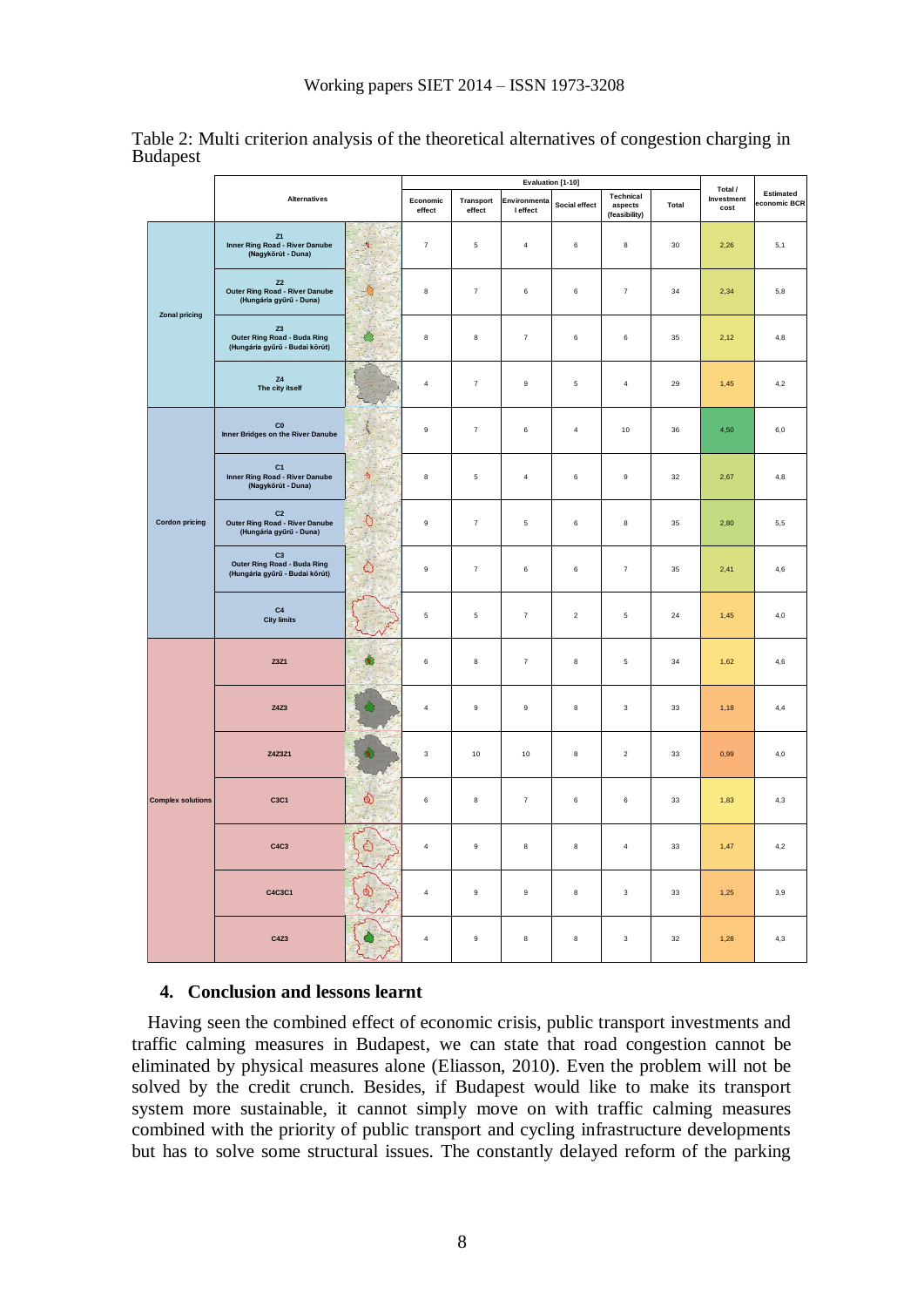system, the procrastinated revision of urban freight transport strategy, integration of urban and suburban public transportation, and the reform of the financing are all among these ones. The gradual application of "user or polluter pays" principle would be beneficial from this point of view.

Congestion charging is one possible measure in introduction "user pays" principle. It could support structural reforms as well, because it seems to be a very efficient way of regulating car use, reducing road congestion and encouraging the use of public transport. Based on our assessments a significant contribution to finance the transport system is also possible, while a positive environmental effect can also be expected. Moreover, it would make car users conscious of the social cost of their trips and it would also create a possibility for the city to continuously influence travel behaviour depending on its current policy.

Anyway, we cannot expect that congestion charging will solve everything alone. The city would also need both road and public transport investments beside that the charging can seriously help.

However, the following conclusions can be drawn from this chaos, which has been running around the idea of introducing congestion charging in Budapest:

1. As the experiences from London and Stockholm also showed, it is indispensable to have an explicit and relevant goal (or combination of goals), which is approved by policy-makers. Without it system planning and communication can easily become a nightmare.

Formulating goals and restrictions is a job for policy-makers (in cooperation with transport professionals), while designing the charging system is a job for experts. However system design is not working with impossible restrictions or with conflicting interests (e.g. the goal is to generate 100 million EUR, but the maximum charge could be 1 EUR and there should be a 100% reduction for residents within the zone). (Eliasson, 2010)

- 2. After setting the goal(s) decision-makers have to consistently take the responsibility for it. Keeping this political will is a key to secure funding and public acceptance.
- 3. It needs time to plan and implement a congestion charging system. It is more advisable to plan the political process in accordance with the introduction of the charge instead of hurrying or skipping important parts of preparation. During this process we have to aware that acceptability of congestion charging will decrease when details raise their head but it will increase when people get accustomed to the charging and feel its benefits (Eliasson, 2010).
- 4. Communication can be a key element, which could determine the destiny of the scheme. Without open and initiative communication scandals are spreaded, which might affect the process. Conscious and well-timed stakeholder involvement is also essential. Defensive communication strategies are not recommended.

After all, introduction of congestion charging is more favourable during an economic crisis when mobility needs are lower and it is easier to get used to it, while additional funds needed the most to finance the transport system.

Nevertheless, congestion charging is not the only way to reduce road congestion and to generate revenue. If charging scheme is not working for any reasons, an integrated and well-designed parking charging policy could be also useful (see the example of Vienna).